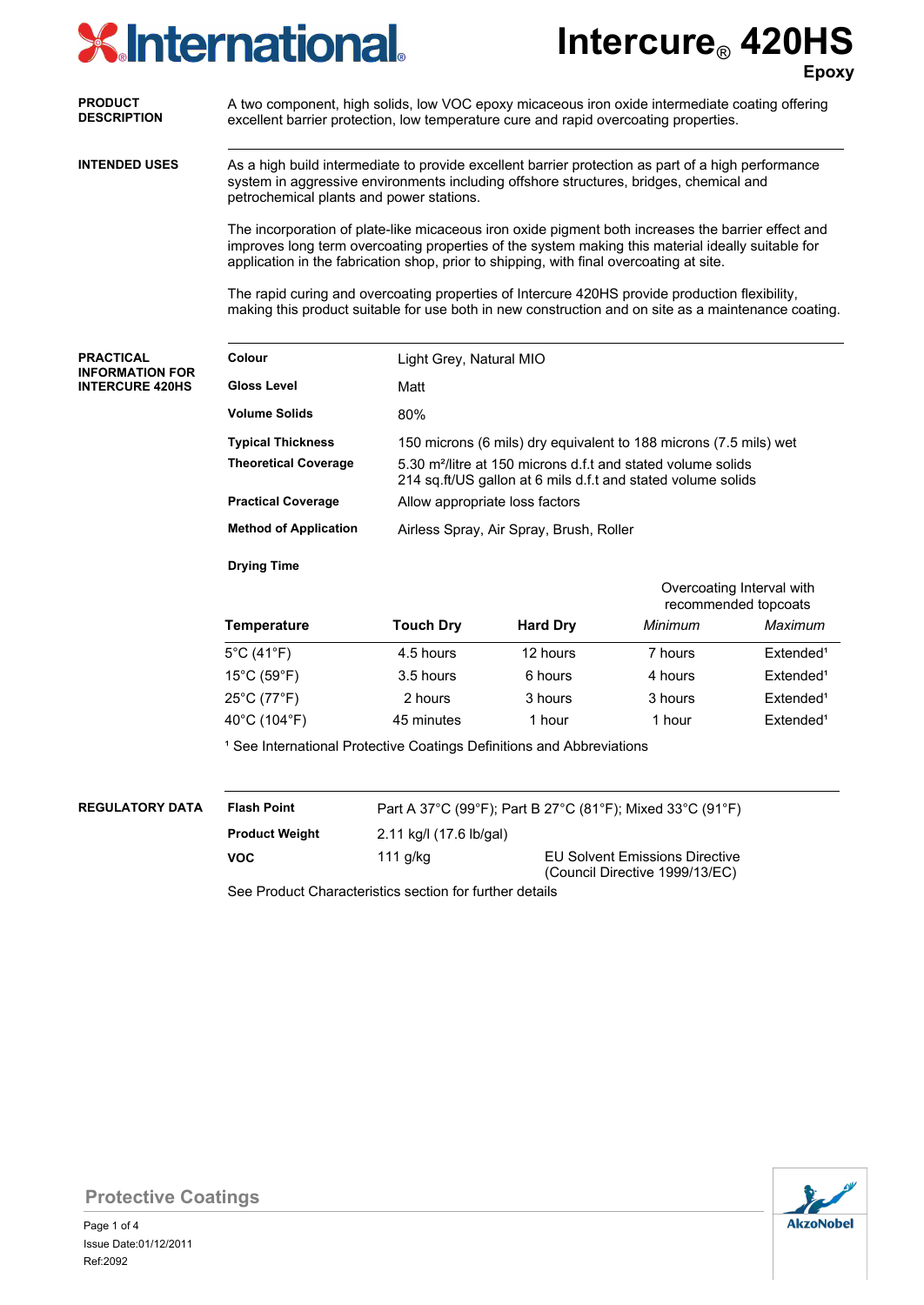## $\overline{\mathsf{d}}\mathbf{S}$

**Epoxy**

|                                      | <b>X</b> International.                                                                                                                                                                                                                                                         |                                                                                                                                                                                                                                                                                                                                                                                     |                                   | <b>Intercure<sub>®</sub> 420HS</b> | <b>Epox</b> |  |
|--------------------------------------|---------------------------------------------------------------------------------------------------------------------------------------------------------------------------------------------------------------------------------------------------------------------------------|-------------------------------------------------------------------------------------------------------------------------------------------------------------------------------------------------------------------------------------------------------------------------------------------------------------------------------------------------------------------------------------|-----------------------------------|------------------------------------|-------------|--|
| <b>SURFACE</b><br><b>PREPARATION</b> | All surfaces to be coated should be clean, dry and free from contamination. Prior to paint<br>application all surfaces should be assessed and treated in accordance with ISO 8504:2000.<br>Oil or grease should be removed in accordance with SSPC-SP1 solvent cleaning.        |                                                                                                                                                                                                                                                                                                                                                                                     |                                   |                                    |             |  |
|                                      | <b>Abrasive Blast Cleaning</b><br>Abrasive blast clean to Sa2 <sup>1</sup> / <sub>2</sub> (ISO 8501-1:2007) or SSPC-SP6. If oxidation has occurred between<br>blasting and application of Intercure 420HS, the surface should be reblasted to the specified visual<br>standard. |                                                                                                                                                                                                                                                                                                                                                                                     |                                   |                                    |             |  |
|                                      | Surface defects revealed by the blast cleaning process should be ground, filled, or treated in the<br>appropriate manner.                                                                                                                                                       |                                                                                                                                                                                                                                                                                                                                                                                     |                                   |                                    |             |  |
|                                      | <b>Shop Primed Surfaces</b><br>Weld seams and damaged areas should be blast cleaned to Sa2 <sup>1</sup> / <sub>2</sub> (ISO 8501-1:2007) or SSPC-<br>SP <sub>6</sub> .                                                                                                          |                                                                                                                                                                                                                                                                                                                                                                                     |                                   |                                    |             |  |
|                                      | If the shop primer shows extensive or widely scattered breakdown overall sweep blasting may be<br>necessary.                                                                                                                                                                    |                                                                                                                                                                                                                                                                                                                                                                                     |                                   |                                    |             |  |
|                                      | <b>Metallic Zinc Primed Surfaces</b><br>Ensure that the surface of the primer is clean, dry and free from contamination and zinc salts before<br>application of Intercure 420HS. Ensure zinc primers are fully cured before overcoating.                                        |                                                                                                                                                                                                                                                                                                                                                                                     |                                   |                                    |             |  |
| <b>APPLICATION</b>                   | <b>Mixing</b>                                                                                                                                                                                                                                                                   | Material is supplied in two containers as a unit. Always mix a complete unit<br>in the proportions supplied. Once the unit has been mixed it must be used<br>within the working pot life specified.<br>Agitate Base (Part A) with a power agitator.<br>(1)<br>Combine entire contents of Curing Agent (Part B) with Base<br>(2)<br>(Part A) and mix thoroughly with power agitator. |                                   |                                    |             |  |
|                                      | <b>Mix Ratio</b>                                                                                                                                                                                                                                                                |                                                                                                                                                                                                                                                                                                                                                                                     | $3$ part(s) : 1 part(s) by volume |                                    |             |  |

| <b>Working Pot Life</b>            | $5^{\circ}$ C (41 $^{\circ}$ F)<br>2.5 hours                                                                                                                                                                                                                                                         | $15^{\circ}$ C (59 $^{\circ}$ F)<br>1.5 hours |                                                                                                                                       | $25^{\circ}$ C (77 $^{\circ}$ F)<br>1 hour | 40°C (104°F)<br>20 minutes              |  |
|------------------------------------|------------------------------------------------------------------------------------------------------------------------------------------------------------------------------------------------------------------------------------------------------------------------------------------------------|-----------------------------------------------|---------------------------------------------------------------------------------------------------------------------------------------|--------------------------------------------|-----------------------------------------|--|
| <b>Airless Spray</b>               | Recommended                                                                                                                                                                                                                                                                                          |                                               | Tip Range 0.45-0.58 mm (18-23 thou)<br>Total output fluid pressure at spray tip not less<br>than 170 kg/cm <sup>2</sup> (2417 p.s.i.) |                                            |                                         |  |
| <b>Air Spray</b><br>(Pressure Pot) | Recommended<br>(5% thinning required)                                                                                                                                                                                                                                                                |                                               | Gun<br>Air Cap<br>Fluid Tip                                                                                                           |                                            | DeVilbiss MBC or JGA<br>704 or 765<br>Е |  |
| <b>Brush</b>                       | Suitable - small areas<br>only                                                                                                                                                                                                                                                                       |                                               | Typically 75 microns (3.0 mils) can be achieved                                                                                       |                                            |                                         |  |
| Roller                             | Suitable - small areas<br>only                                                                                                                                                                                                                                                                       |                                               | Typically 75 microns (3.0 mils) can be achieved                                                                                       |                                            |                                         |  |
| <b>Thinner</b>                     | International GTA220                                                                                                                                                                                                                                                                                 |                                               | Do not thin more than allowed by local<br>environmental legislation                                                                   |                                            |                                         |  |
| <b>Cleaner</b>                     | International GTA822                                                                                                                                                                                                                                                                                 |                                               |                                                                                                                                       |                                            |                                         |  |
| <b>Work Stoppages</b>              | Do not allow material to remain in hoses, gun or spray equipment.<br>Thoroughly flush all equipment with International GTA822. Once units of<br>paint have been mixed they should not be resealed and it is advised that<br>after prolonged stoppages work recommences with freshly mixed units.     |                                               |                                                                                                                                       |                                            |                                         |  |
| <b>Clean Up</b>                    | Clean all equipment immediately after use with International GTA822. It is<br>good working practice to periodically flush out spray equipment during the<br>course of the working day. Frequency of cleaning will depend upon amount<br>sprayed, temperature and elapsed time, including any delays. |                                               |                                                                                                                                       |                                            |                                         |  |
|                                    | All surplus materials and empty containers should be disposed of in<br>accordance with appropriate regional regulations/legislation.                                                                                                                                                                 |                                               |                                                                                                                                       |                                            |                                         |  |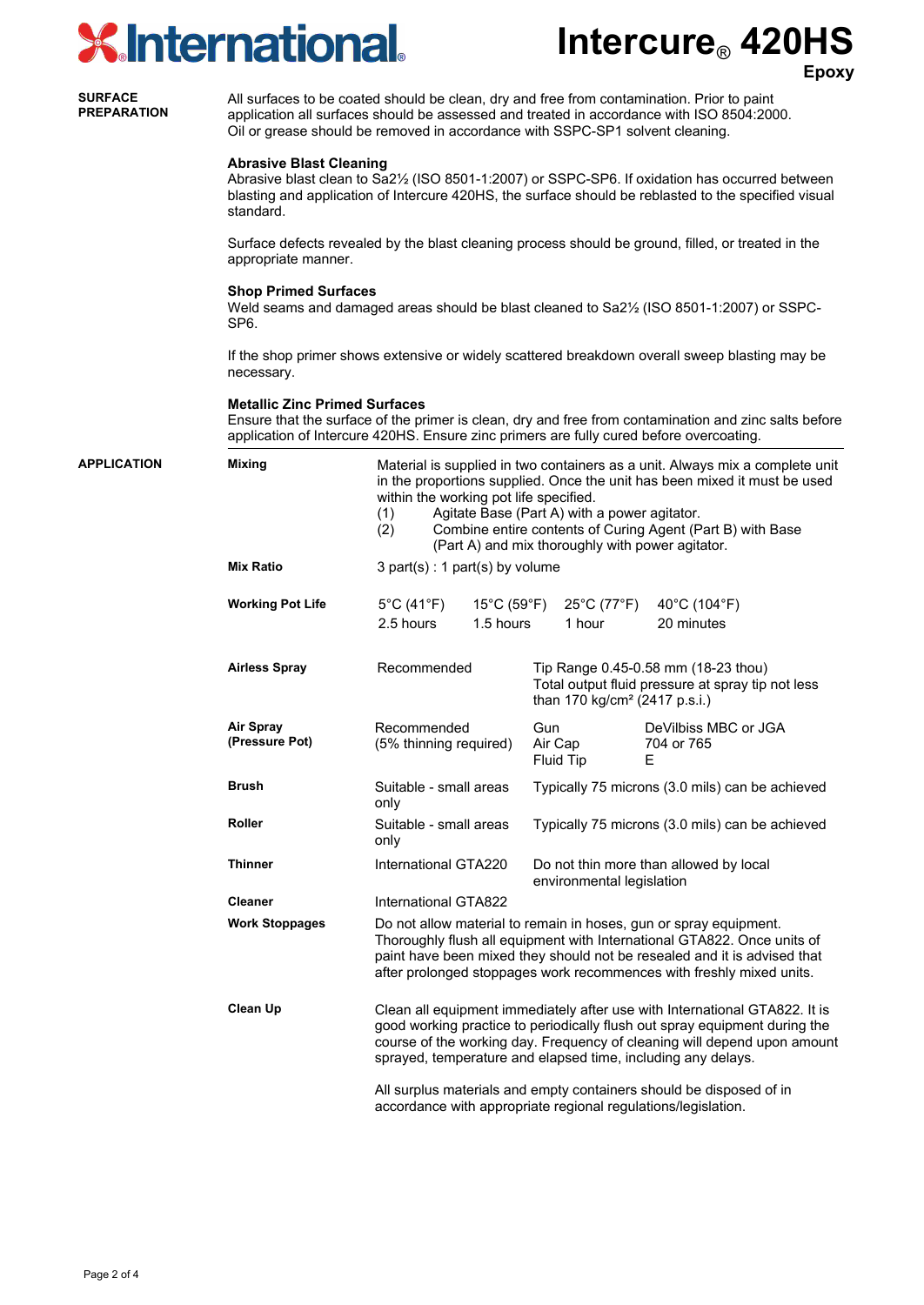## **KInternational.**

**Intercure**® **420HS**

**Epoxy**

#### **PRODUCT CHARACTERISTICS**

This product must only be thinned using recommended International GTA220 thinners. The use of alternative thinners, particularly those containing ketones, can severely inhibit the curing mechanism of the coating.

Surface temperature must always be a minimum of 3°C (5°F) above dew point.

Intercure 420HS is capable of curing at temperatures below 0°C (32°F). However, this product should not be applied at temperatures below  $0^{\circ}$ C (32 $^{\circ}$ F) where there is a possibility of ice formation on the substrate.

Intercure 420HS is not designed for continuous water immersion.

In common with all epoxies Intercure 420HS will chalk and discolour on exterior exposure. However, these phenomena are not detrimental to anti-corrosive performance.

This product is frequently used as a 'travel coat' prior to final overcoating on site. To ensure best extended overcoating properties ensure over-application does not occur and that the surface is fully cleaned of any contamination which may be present in the surface texture due to the coarse nature of the micaceous iron oxide pigmentation.

Absolute measured adhesion of topcoats to aged Intercure 420HS is less than that to fresh material, however, it is adequate for the specified end use.

Over-application of Intercure 420HS will extend both the minimum overcoating periods and handling times, and may be detrimental to long term overcoating properties.

As with all products with high micaceous iron oxide levels, only relatively dark colours can be formulated, consequently with some colours of thin film finishes two coats may be needed to give good coverage.

Note: VOC values are typical and are provided for guidance purpose only. These may be subject to variation depending on factors such as differences in colour and normal manufacturing tolerances.

Please consult International Protective Coatings for specific information regarding application to prefabrication primers.

The following primers are recommended for Intercure 420HS:

| Intercure 200HS | Interzinc 42  |
|-----------------|---------------|
| Intercure 202   | Interzinc 52  |
| Intergard 251   | Interzinc 72  |
| Intergard 269   | Interzinc 135 |
| Interzinc 12 *  | Interzinc 315 |
| Interzinc 22 *  |               |

\*mist coat may be required

The following topcoats are recommended for Intercure 420HS:

Interfine 629HS Intergard 740 Interthane 990

For other suitable primers/topcoats, consult International Protective Coatings.

**SYSTEMS COMPATIBILITY**